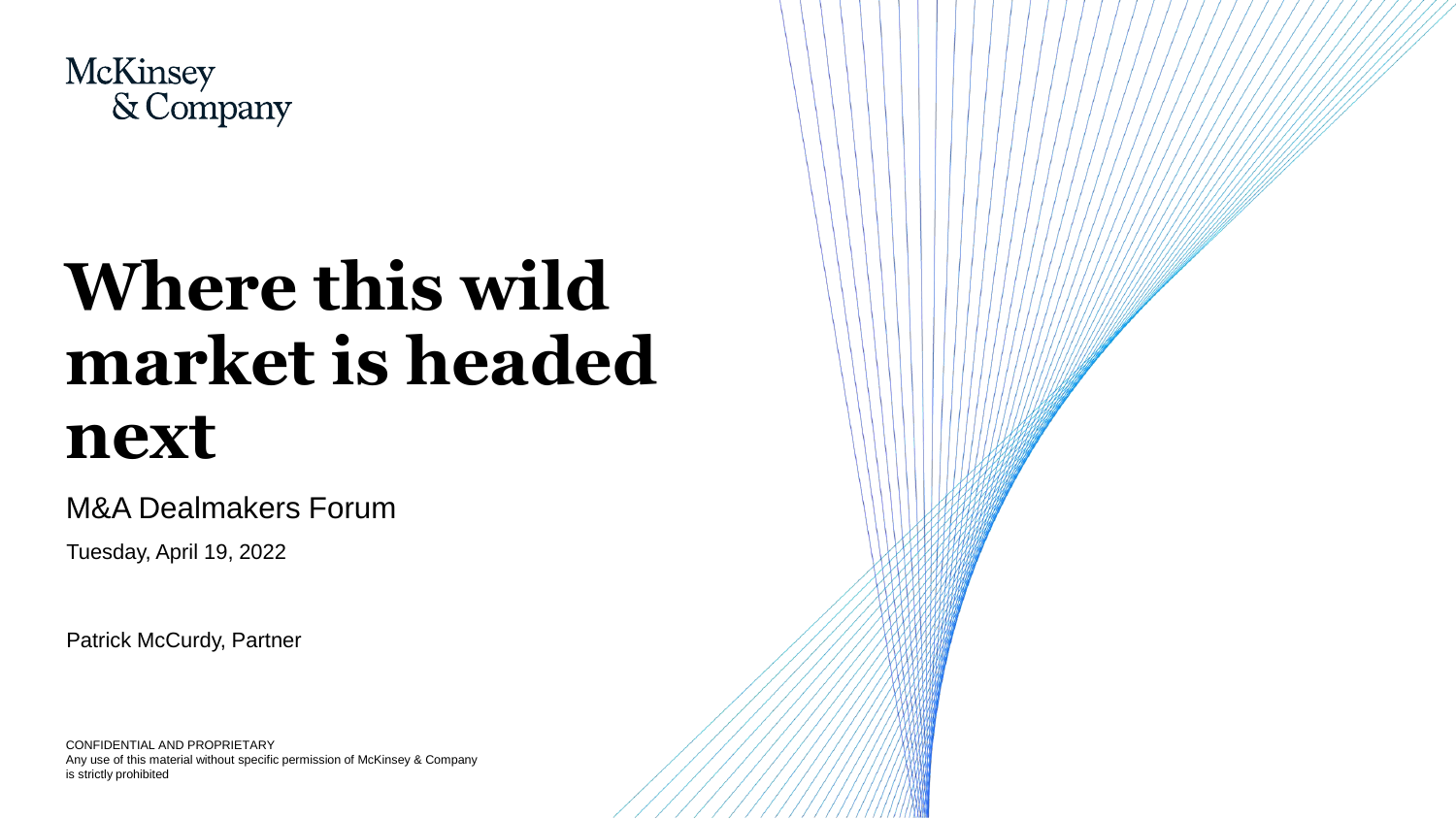## **Where have we been? where are we going? and what have we learned?**



**Looking back (2020 and 2021)**

2021 was a banner year for M&A; \$5.9T deployed

North America now accounts for >50% of global M&A deal value

Private equity accounts for ~25% of deal value (\$1.5T)

COVID was an M&A accelerant



**Looking ahead (2022 and 2023)**

Market fundamentals and economy remain solid PE still has dry-powder to deploy Sustainability has arrived Uncertainty is rising (e.g., COVID, inflation, geo-politics)



#### **What have we learned to increase our odds of success?**

Through-cycle mindsets succeed

Programmatic M&A strategies continue to outperform

M&A should be treated like a capability

Acquisition is not the only way to grow inorganically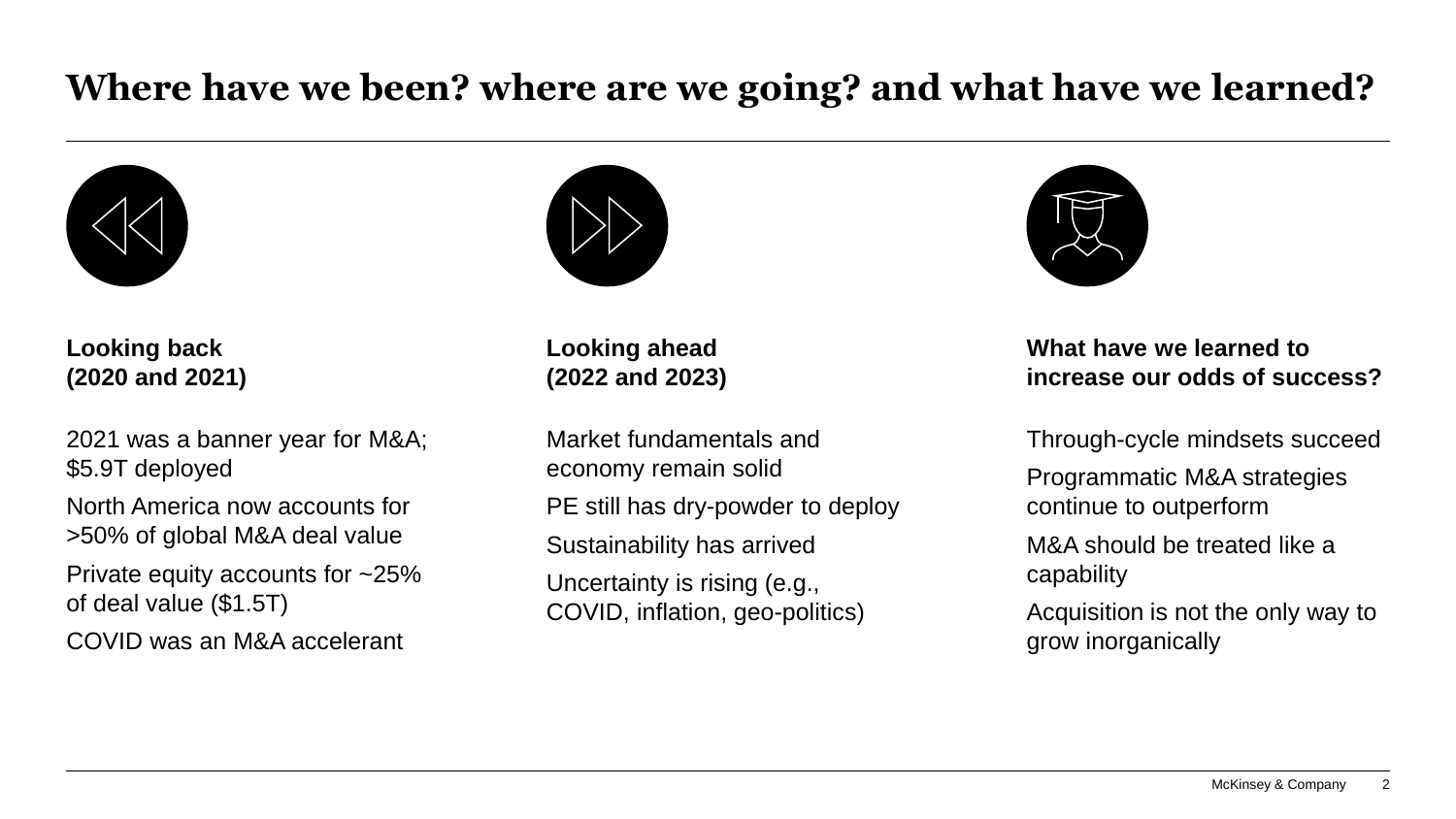## **2021 was a banner year for M&A; \$5.9T deployed**

Global M&A market, 2013-21

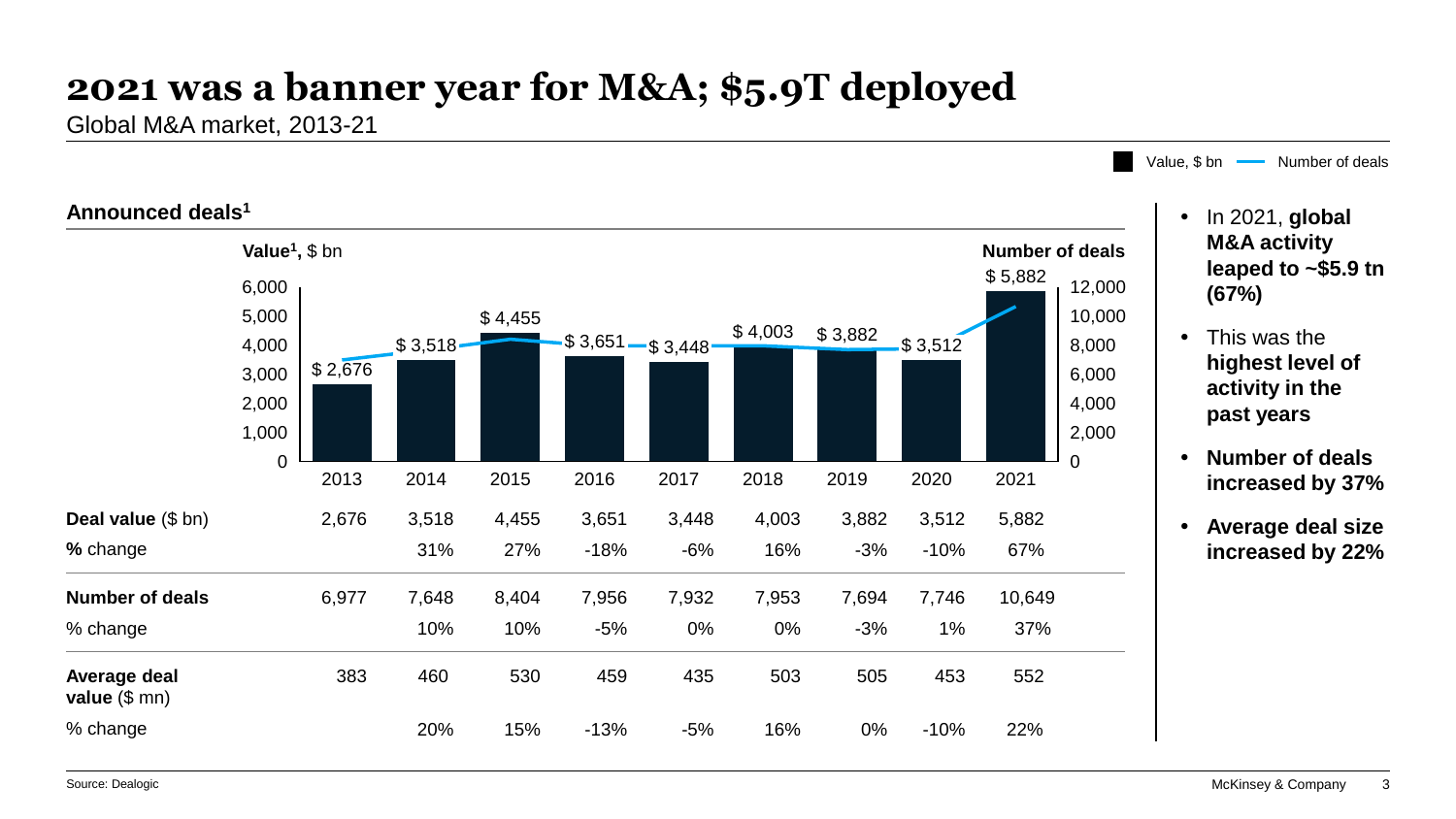## **North America now accounts for >50% of global M&A deal value**

Global M&A deals by region and size, 2017-2021



- Regions **maintained their position** and **showcased an overall increase in deal value**
- **Americas' fractional contribution rose by 4 ppt** in 2021
- **EMEA's fractional contribution remained the same** as 2020**. APAC's contribution fell by 4 ppt** in 2021
- Mega deals **decreased their contribution by 3 ppt**
- Medium deals(\$1-\$10bn) **increased in contribution by 6 ppt** and Small deals (<\$1bn) **decreased in contribution by 4 ppt.** Value wise **growth seen in all three ranges**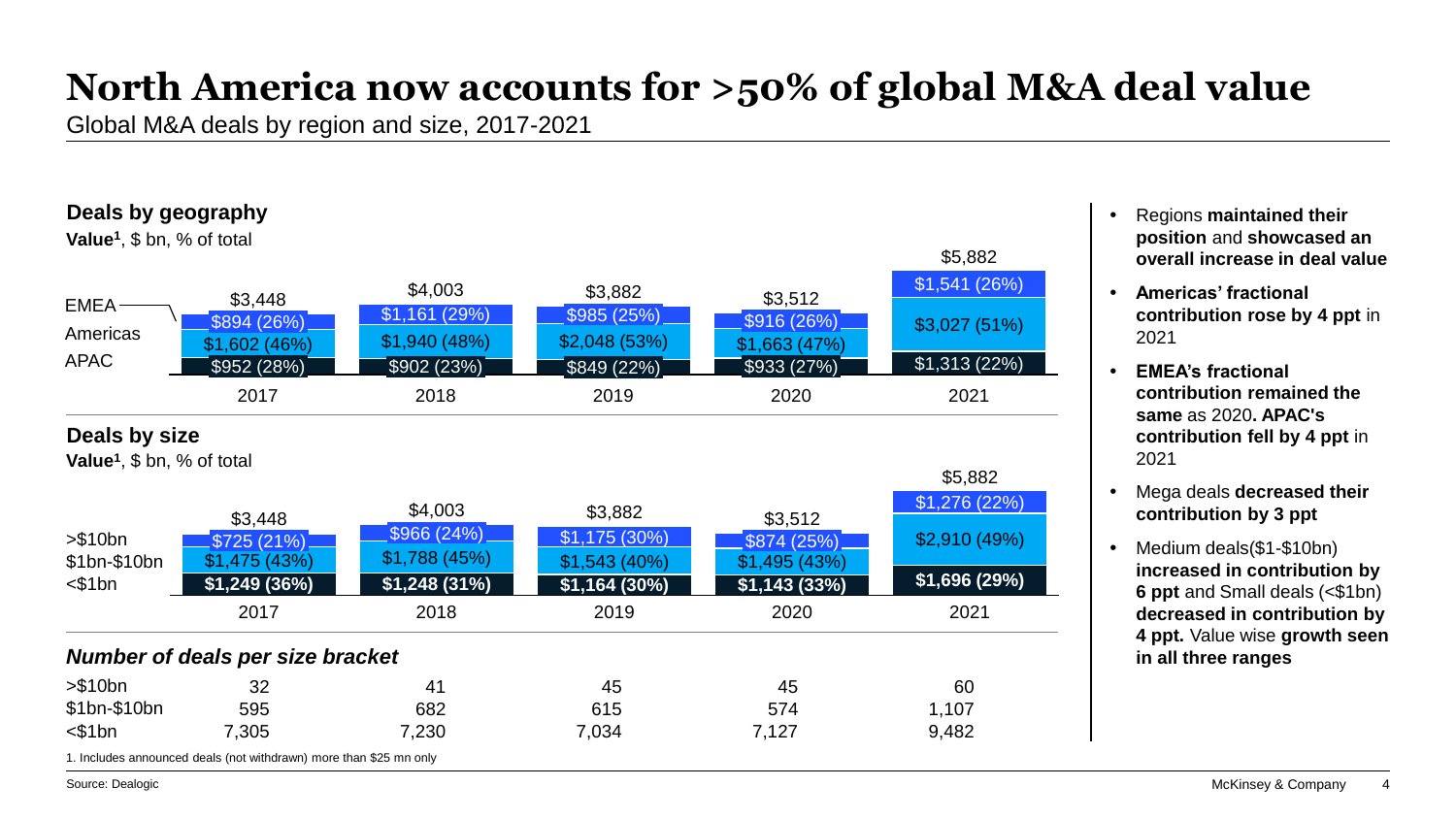## **Private equity accounts for ~25% of global deal value (\$1.5T)**

Global Corporate and PE M&A in 2013-2021

#### **Global Corporate M&A volume Comments Comments**



#### **Global PE M&A volume**



- **Corporate/Strategic acquisitions still account for majority, ~75%, of deal activity**, lowest ever share
- **Corporate volumes rose sharply to ~\$4.4 tn**  in 2021
- **Average corporate deal size and PE deal size rose** in 2021
- **PE volumes rose sharply, by 98%, in 2021 (\$1,480 bn)** vs 2020 when they were \$746 bn
- **Average PE deal at \$1,273 mn in 2021, almost 50% higher** than the 2020 average of \$886 mn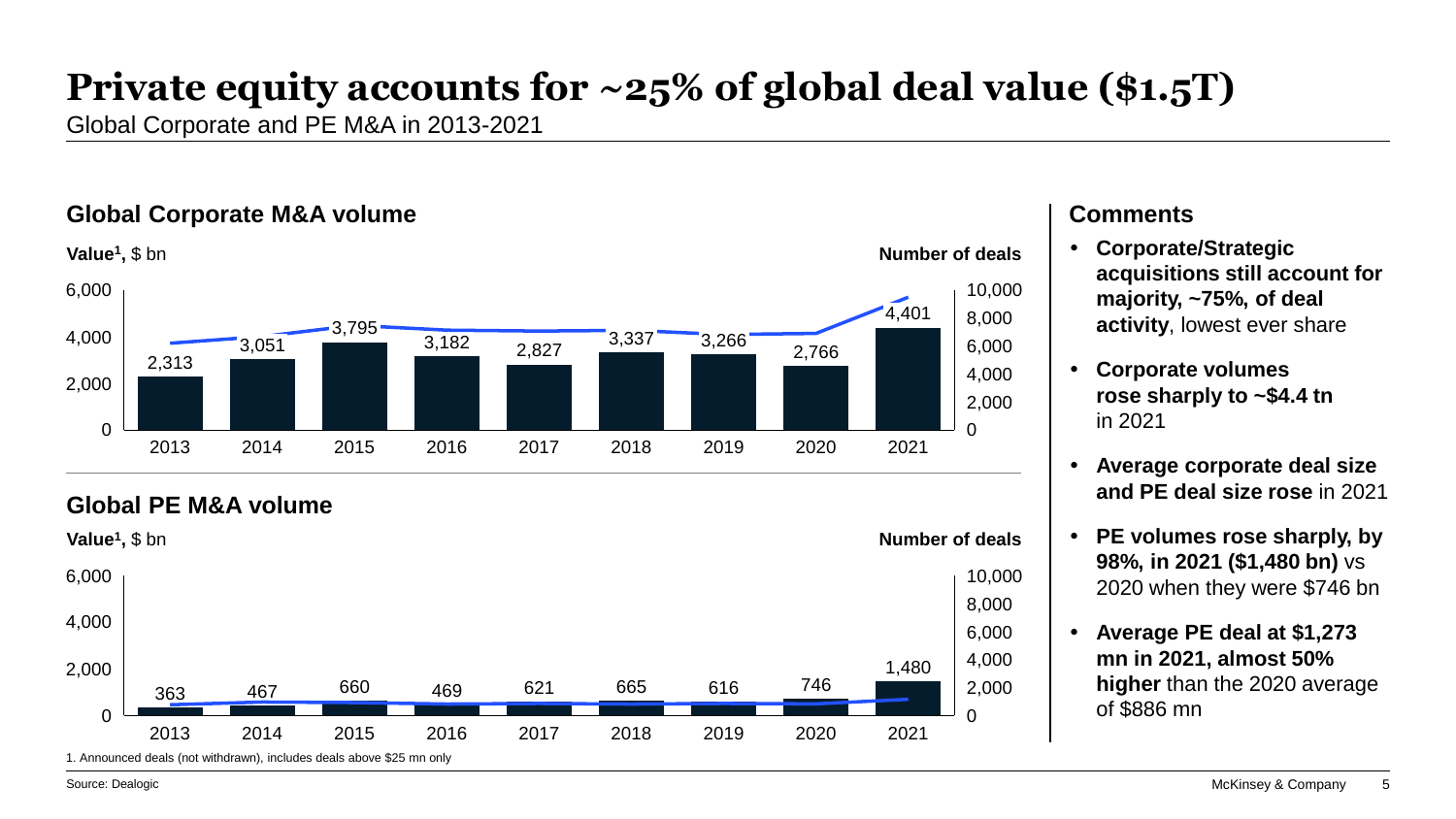## **Looking ahead – what might M&A activity look like in 2022-2023?**

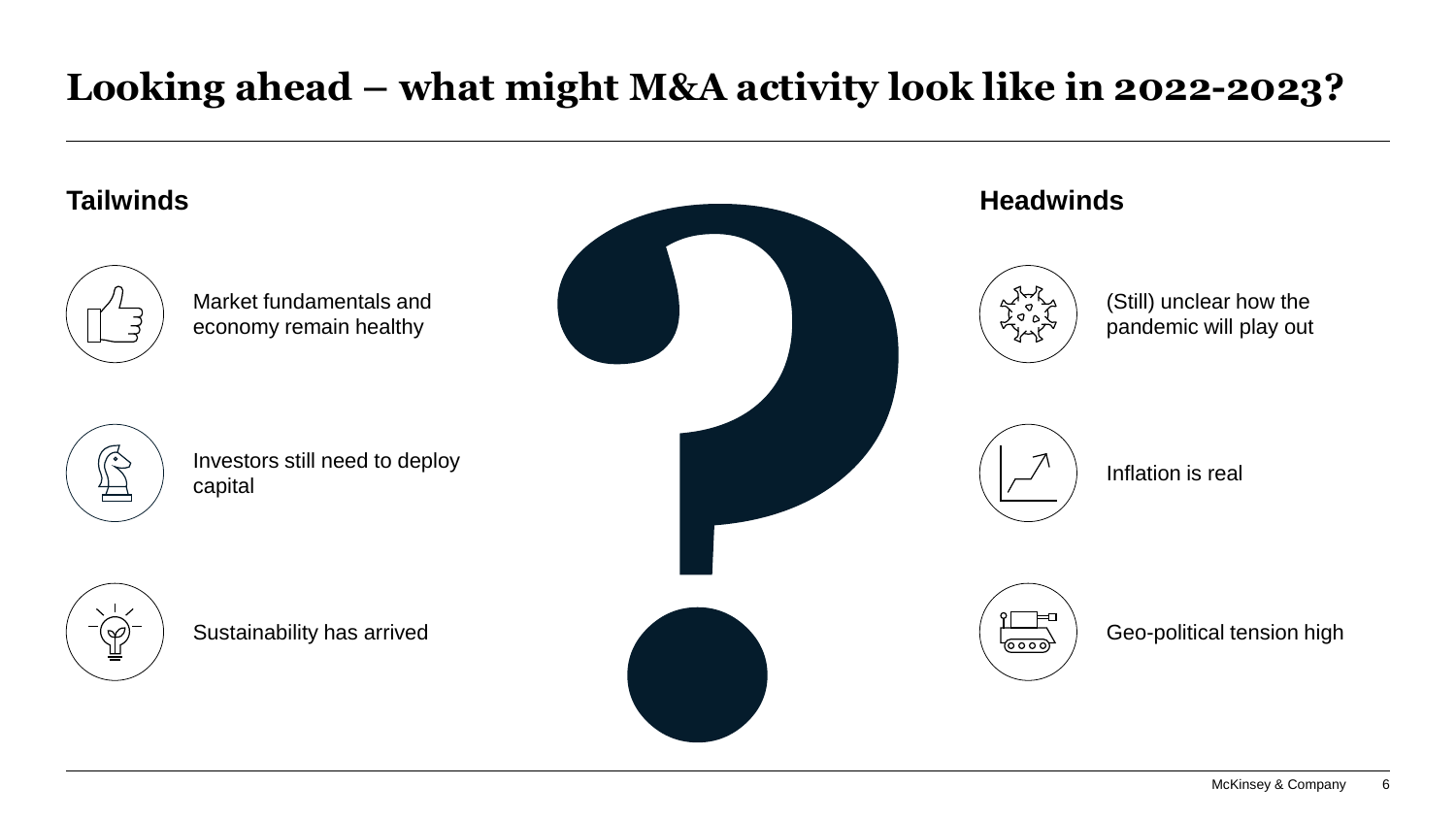## **What do we know (and learned) about M&A?**

M&A is one of the most **visible signs of strategy**, and a measurable metric of resource reallocation and management conviction



M&A is an important reason for the launch of activist campaigns. **25% of activist demands are M&A or strategy related<sup>1</sup>**



M&A accounted for **\$5.9 trillion USD of capital deployment** in 2021 alone



M&A is a large contributor of topline growth among the largest companies – **Where to compete" portfolio momentum and M&A drives 75% of growth<sup>2</sup>**

M&A performance is terribly understood and rife with anecdotes – **"M&A failure rate of 70-90%" – HBR**

**Being good at M&A is critical to the successful long-term agenda of every large corporate client**

<sup>1.</sup> For companies over \$10 Billion USD in size

<sup>2.</sup> Based on 834 companies in the Growth Decomposition database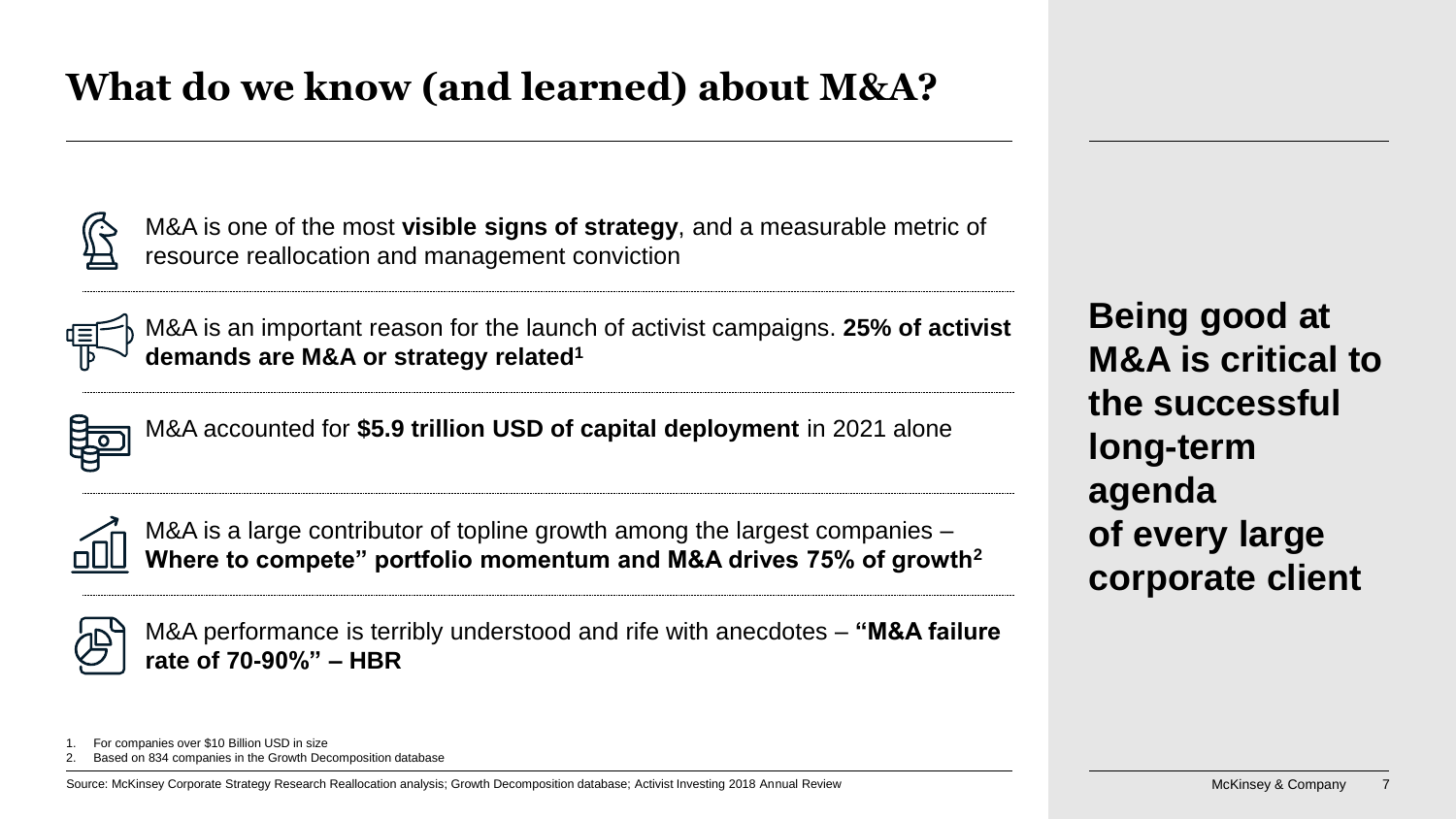## **M&A segments differentiate performance**

M&A programs for Global 2000<sup>1</sup> in Jan 2010, % of sample

| <b>Program type</b>                  | 16%<br><b>Large deals</b> | 14%<br><b>Programmatic</b> | 44%<br><b>Selective</b> | 26%<br><b>Organic</b> |
|--------------------------------------|---------------------------|----------------------------|-------------------------|-----------------------|
|                                      |                           |                            |                         |                       |
| Median #<br>deals/year               | 1.4                       | 3.6                        | 0.6                     | 0.1                   |
| <b>Median market</b><br>cap acquired | 91%                       | 20%                        | 9%                      | 0%                    |

1. Companies that were among the top 2000 companies by market cap at December 31st, 2009 (>\$2.0bn) and were still trading as of Dec 31st, 2019; Excludes companies headquartered in Latin America and Africa Source: CPA; Capital IQ; Deal Patterns 2019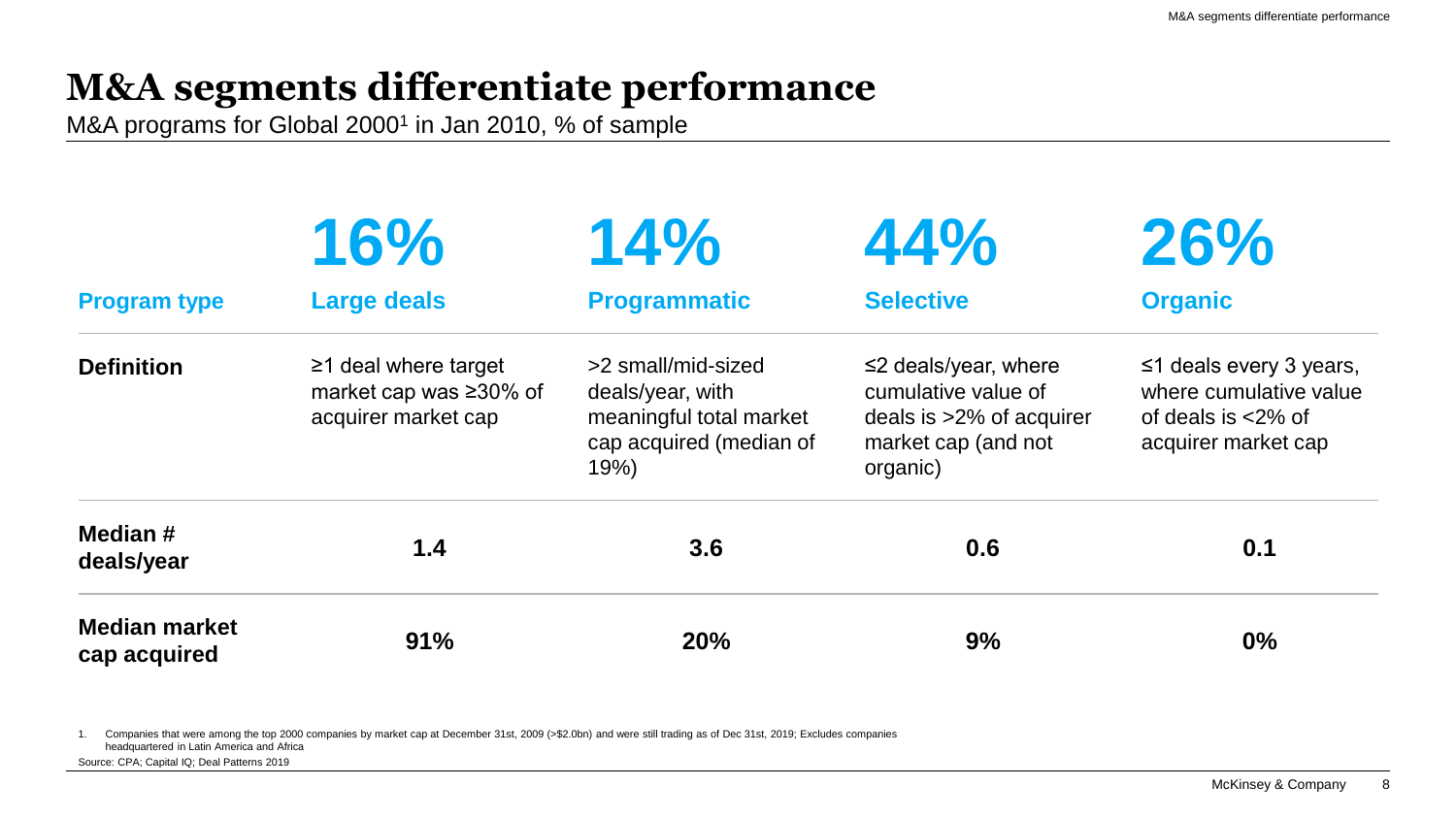## **Programmatic strategies win again, big deals are big bets, and organic is not safe**

Global 2000<sup>1</sup> median excess TSR by program type (Jan 2010 – Dec 2019)



1. Companies that were among the top 2000 companies by market cap at December 31st, 2009 (>\$2.0bn) and were still trading as of Dec 31st, 2019; Excludes companies headquartered in Latin America and Africa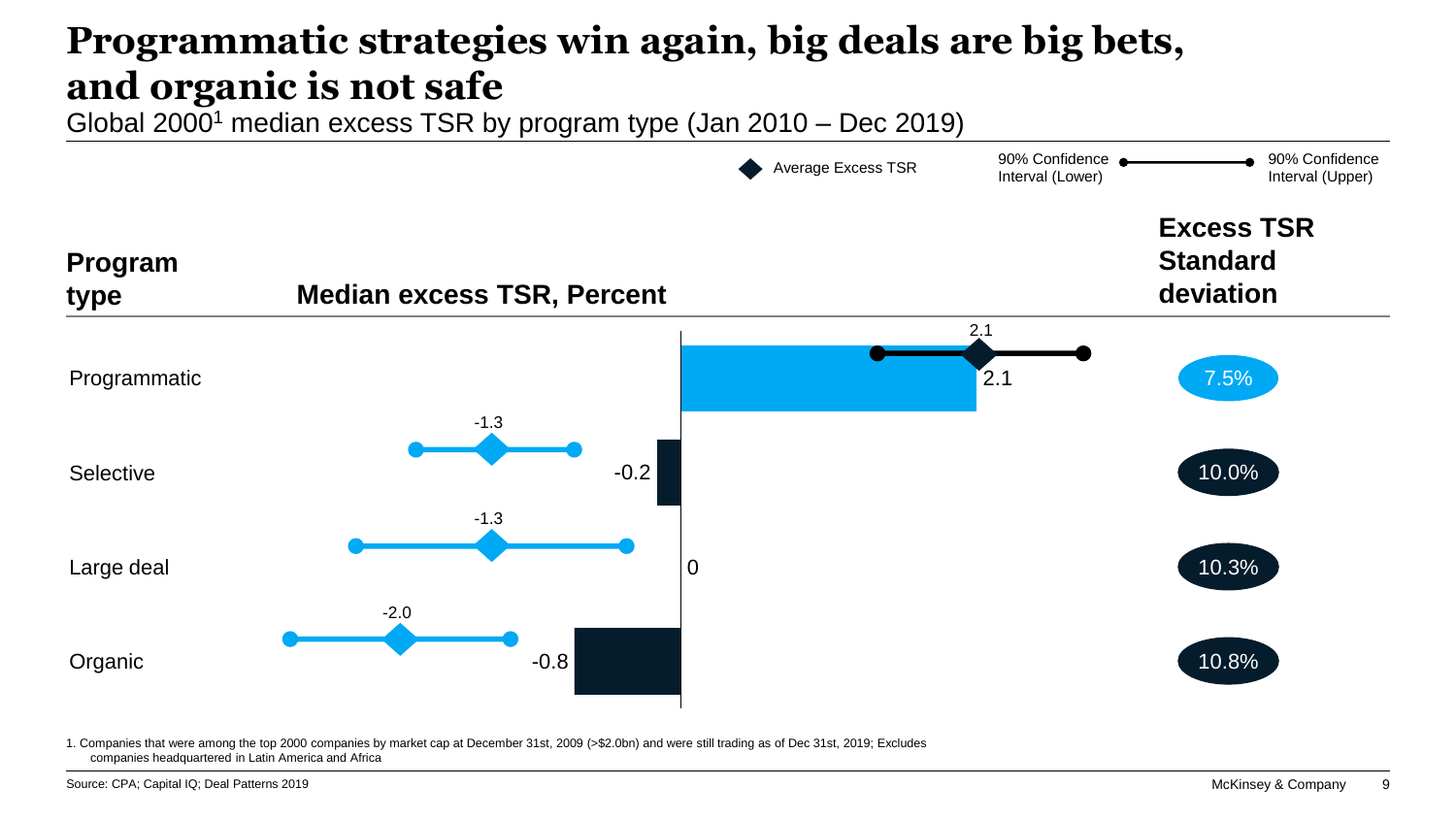# **Though-cycle mindset: The 3Cs**

Three characteristics of sustained winning M&A programs

#### **Competitive Advantage 1**

Reassess competitive advantage given shocks on the economy, their industry, their strategy, and their "M&A blueprint"

#### **Capacity 2**

Assess financial and operational capacity to finance, structure, execute and integrate M&A transactions in a complex and changed environment

#### **Conviction 3**

Create organizational conviction on M&A in light of new competing priorities and ready yourself for action